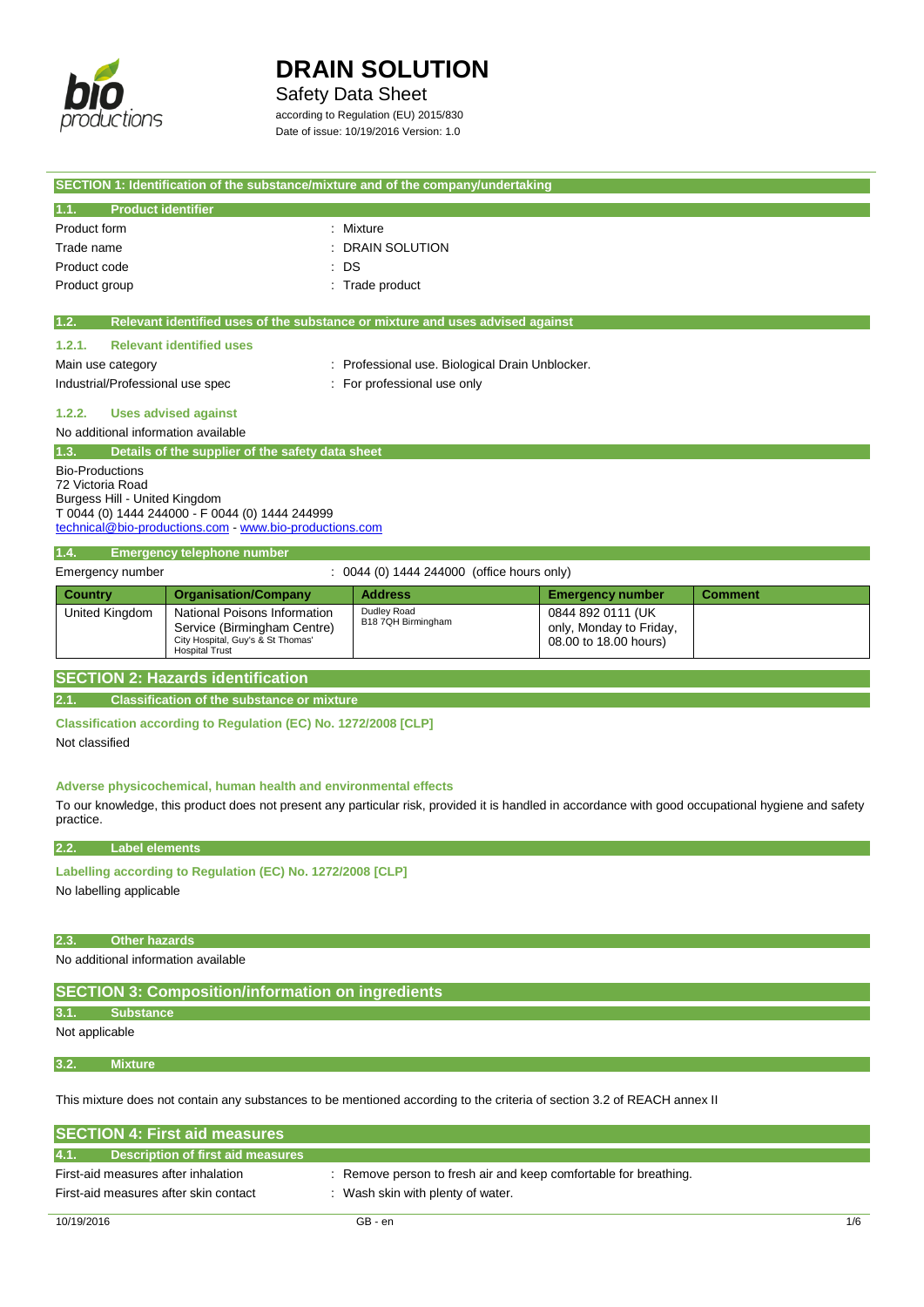## Safety Data Sheet

| according to Regulation (EU) 2015/830                                                                      |                                                                                                                                                                |
|------------------------------------------------------------------------------------------------------------|----------------------------------------------------------------------------------------------------------------------------------------------------------------|
| First-aid measures after eye contact                                                                       | : Rinse eyes with water as a precaution.                                                                                                                       |
| Most important symptoms and effects, both acute and delayed<br>4.2.<br>No additional information available |                                                                                                                                                                |
| 4.3.                                                                                                       | Indication of any immediate medical attention and special treatment needed                                                                                     |
| Treat symptomatically.                                                                                     |                                                                                                                                                                |
| <b>SECTION 5: Firefighting measures</b>                                                                    |                                                                                                                                                                |
| <b>Extinguishing media</b><br>5.1.                                                                         |                                                                                                                                                                |
| Suitable extinguishing media                                                                               | : The product is not flammable. Use extinguishing agent suitable for surrounding fire.                                                                         |
| 5.2.<br>Special hazards arising from the substance or mixture                                              |                                                                                                                                                                |
| Hazardous decomposition products in case of<br>fire                                                        | : Toxic fumes may be released.                                                                                                                                 |
| 5.3.<br><b>Advice for firefighters</b>                                                                     |                                                                                                                                                                |
| Protection during firefighting                                                                             | Do not attempt to take action without suitable protective equipment. Self-contained breathing<br>apparatus. Complete protective clothing.                      |
| <b>SECTION 6: Accidental release measures</b>                                                              |                                                                                                                                                                |
| Personal precautions, protective equipment and emergency procedures<br>6.1.                                |                                                                                                                                                                |
| 6.1.1.<br>For non-emergency personnel                                                                      |                                                                                                                                                                |
| Emergency procedures                                                                                       | : Ventilate spillage area.                                                                                                                                     |
| 6.1.2.<br>For emergency responders                                                                         |                                                                                                                                                                |
| Protective equipment                                                                                       | : Do not attempt to take action without suitable protective equipment. For further information<br>refer to section 8: "Exposure controls/personal protection". |
| 6.2.<br><b>Environmental precautions</b>                                                                   |                                                                                                                                                                |
| Avoid release to the environment.                                                                          |                                                                                                                                                                |
| Methods and material for containment and cleaning up<br>6.3.                                               |                                                                                                                                                                |
| Methods for cleaning up                                                                                    | : Take up liquid spill into absorbent material.                                                                                                                |
| Other information                                                                                          | Dispose of materials or solid residues at an authorized site.                                                                                                  |
| 6.4.<br><b>Reference to other sections</b><br>For further information refer to section 13.                 |                                                                                                                                                                |
| <b>SECTION 7: Handling and storage</b>                                                                     |                                                                                                                                                                |
| <b>Precautions for safe handling</b><br>7.1.                                                               |                                                                                                                                                                |
| Precautions for safe handling                                                                              | : Ensure good ventilation of the work station. Wear personal protective equipment.                                                                             |
| Hygiene measures                                                                                           | : Do not eat, drink or smoke when using this product. Always wash hands after handling the<br>product.                                                         |
| 7.2.<br>Conditions for safe storage, including any incompatibilities                                       |                                                                                                                                                                |
| Storage conditions                                                                                         | : Store in a well-ventilated place. Keep cool.                                                                                                                 |
| <b>Specific end use(s)</b><br>7.3.                                                                         |                                                                                                                                                                |
| No additional information available                                                                        |                                                                                                                                                                |
| <b>SECTION 8: Exposure controls/personal protection</b>                                                    |                                                                                                                                                                |
| <b>Control parameters</b><br>8.1.                                                                          |                                                                                                                                                                |
| No additional information available                                                                        |                                                                                                                                                                |
| 8.2.<br><b>Exposure controls</b>                                                                           |                                                                                                                                                                |
| Appropriate engineering controls:                                                                          |                                                                                                                                                                |
| Ensure good ventilation of the work station.                                                               |                                                                                                                                                                |
| Hand protection:                                                                                           |                                                                                                                                                                |
| Protective gloves                                                                                          |                                                                                                                                                                |
| Eye protection:                                                                                            |                                                                                                                                                                |
| Safety glasses                                                                                             |                                                                                                                                                                |
|                                                                                                            |                                                                                                                                                                |
| Skin and body protection:                                                                                  |                                                                                                                                                                |

Wear suitable protective clothing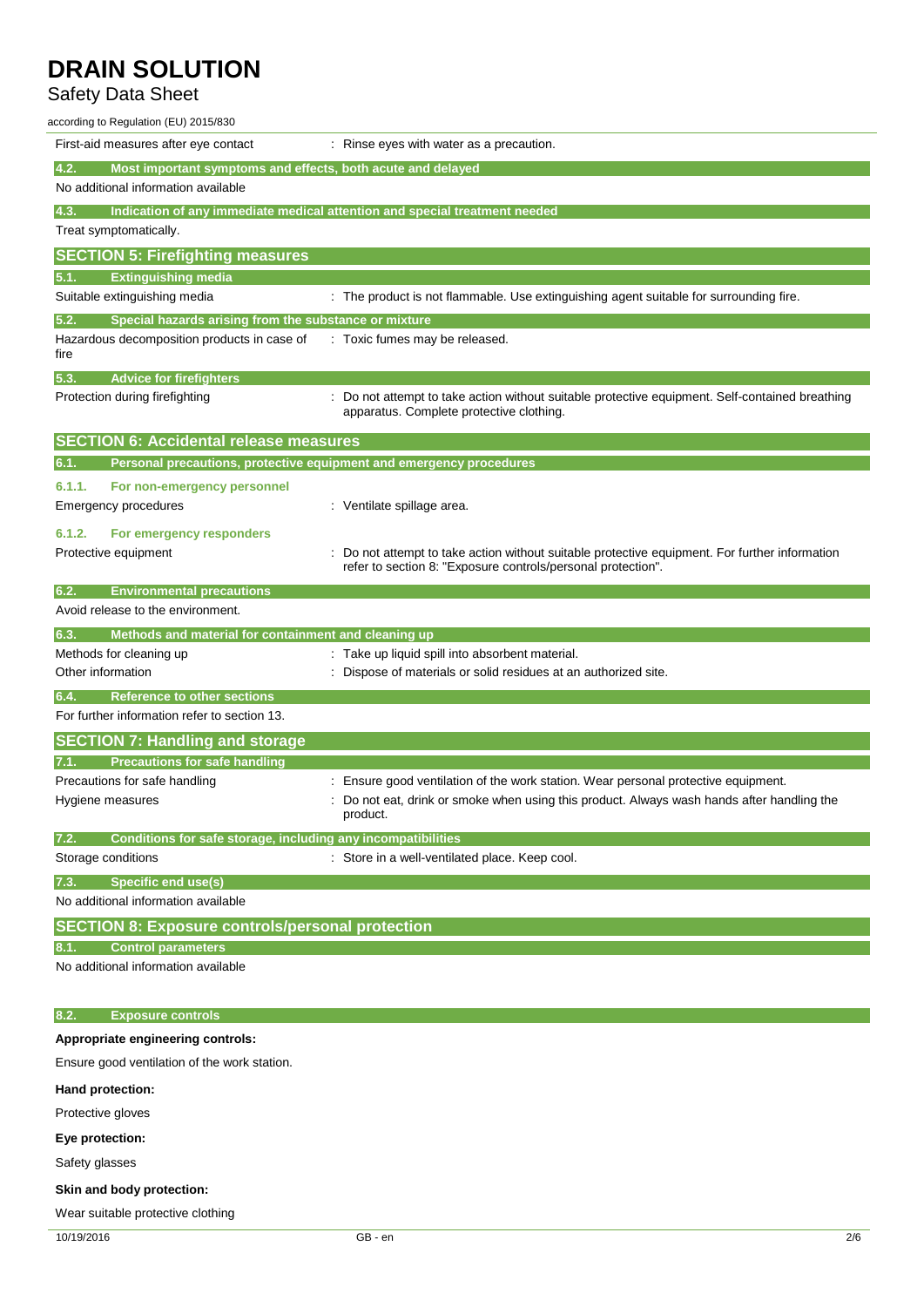### Safety Data Sheet

according to Regulation (EU) 2015/830

#### **Respiratory protection:**

In case of insufficient ventilation, wear suitable respiratory equipment

#### **Environmental exposure controls:**

Avoid release to the environment.

#### **SECTION 9: Physical and chemical properties**

| 9.1.<br>Information on basic physical and chemical properties |                                    |
|---------------------------------------------------------------|------------------------------------|
| Physical state                                                | $:$ Liquid                         |
| Colour                                                        | : Green.                           |
| Odour                                                         | lemon odour.                       |
| Odour threshold                                               | : No data available                |
| рH                                                            | $: 7 - 8$                          |
| Relative evaporation rate (butyl acetate=1)                   | : No data available                |
| Melting point                                                 | : Not applicable                   |
| Freezing point                                                | : $< 0$ °C                         |
| Boiling point                                                 | : $>100 °C$                        |
| Flash point                                                   | : No data available                |
| Auto-ignition temperature                                     | : No data available                |
| Decomposition temperature                                     | : No data available                |
| Flammability (solid, gas)                                     | : Not applicable                   |
| Vapour pressure                                               | : No data available                |
| Relative vapour density at 20 °C                              | : No data available                |
| Relative density                                              | : No data available                |
| Density                                                       | $\approx$ 1                        |
| Solubility                                                    | Soluble in water.                  |
| Log Pow                                                       | No data available                  |
| Viscosity, kinematic                                          | : No data available                |
| Viscosity, dynamic                                            | : No data available                |
| Explosive properties                                          | : Product is not explosive.        |
| Oxidising properties                                          | : Oxidising solids Not applicable. |
| <b>Explosive limits</b>                                       | : No data available                |

#### **9.2. Other information**

No additional information available

### **SECTION 10: Stability and reactivity**

| रेeactivitv |
|-------------|
|             |

The product is non-reactive under normal conditions of use, storage and transport.

#### **10.2. Chemical stability**

Stable under normal conditions.

### **10.3. Possibility of hazardous reactions**

No dangerous reactions known under normal conditions of use.

#### **10.4. Conditions to avoid**

None under recommended storage and handling conditions (see section 7).

#### **10.5. Incompatible materials**

No additional information available

#### **10.6. Hazardous decomposition products**

No additional information available

| <b>SECTION 11: Toxicological information</b> |                               |  |
|----------------------------------------------|-------------------------------|--|
| 11.1. Information on toxicological effects   |                               |  |
| Acute toxicity                               | : Not classified              |  |
| Skin corrosion/irritation                    | : Not classified<br>pH: 7 - 8 |  |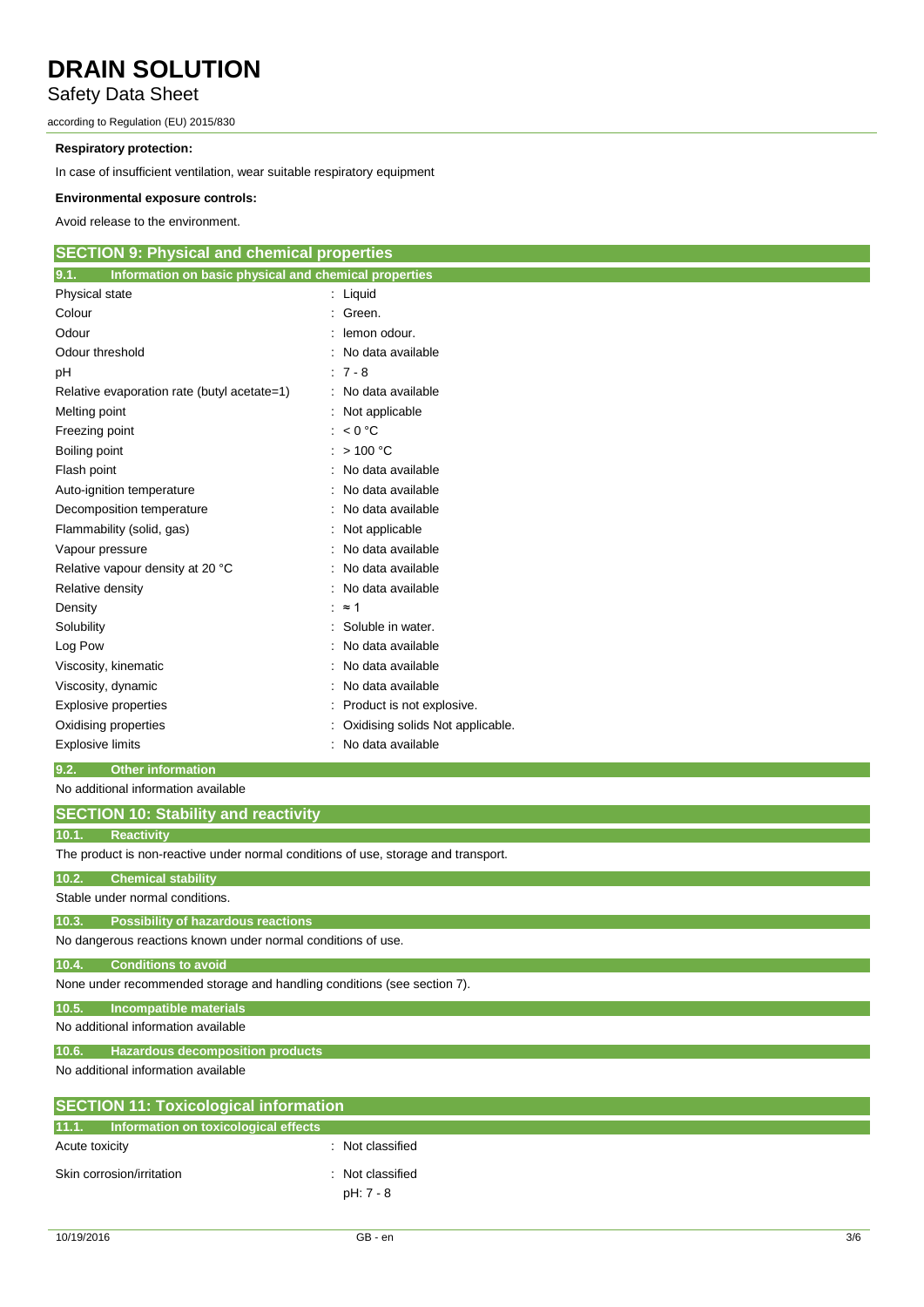## Safety Data Sheet

according to Regulation (EU) 2015/830

| Serious eye damage/irritation                         | : Not classified |
|-------------------------------------------------------|------------------|
|                                                       | pH: 7 - 8        |
| Respiratory or skin sensitisation                     | : Not classified |
| Germ cell mutagenicity                                | : Not classified |
| Carcinogenicity                                       | : Not classified |
| Reproductive toxicity                                 | : Not classified |
| Specific target organ toxicity (single exposure)      | : Not classified |
| Specific target organ toxicity (repeated<br>exposure) | : Not classified |
| Aspiration hazard                                     | : Not classified |
|                                                       |                  |

|                   | <b>SECTION 12: Ecological information</b> |                                                                                                                            |
|-------------------|-------------------------------------------|----------------------------------------------------------------------------------------------------------------------------|
| 12.1.             | <b>Toxicity</b>                           |                                                                                                                            |
| Ecology - general |                                           | : The product is not considered harmful to aquatic organisms nor to cause long-term adverse<br>effects in the environment. |

| 12.2.<br><b>Persistence and degradability</b>      |                                                                                                                                                                                                                                                                                                                                                                                                  |
|----------------------------------------------------|--------------------------------------------------------------------------------------------------------------------------------------------------------------------------------------------------------------------------------------------------------------------------------------------------------------------------------------------------------------------------------------------------|
| <b>DRAIN SOLUTION</b>                              |                                                                                                                                                                                                                                                                                                                                                                                                  |
| Persistence and degradability                      | The surfactant(s) contained in this preparation complies(comply) with the biodegradability<br>criteria as laid down in Regulation (EC) No. 648/2004 on detergents. Data to support this<br>assertion are held at the disposal of the competent authorities of the Member States and will<br>be made available to them, at their direct request or at the request of a detergent<br>manufacturer. |
| <b>Bioaccumulative potential</b><br>12.3.          |                                                                                                                                                                                                                                                                                                                                                                                                  |
| No additional information available                |                                                                                                                                                                                                                                                                                                                                                                                                  |
| 12.4.<br><b>Mobility in soil</b>                   |                                                                                                                                                                                                                                                                                                                                                                                                  |
| No additional information available                |                                                                                                                                                                                                                                                                                                                                                                                                  |
| 12.5.<br><b>Results of PBT and vPvB assessment</b> |                                                                                                                                                                                                                                                                                                                                                                                                  |
| No additional information available                |                                                                                                                                                                                                                                                                                                                                                                                                  |
| <b>Other adverse effects</b><br>12.6.              |                                                                                                                                                                                                                                                                                                                                                                                                  |
| No additional information available                |                                                                                                                                                                                                                                                                                                                                                                                                  |
| <b>SECTION 13: Disposal considerations</b>         |                                                                                                                                                                                                                                                                                                                                                                                                  |
| <b>Waste treatment methods</b><br>13.1.            |                                                                                                                                                                                                                                                                                                                                                                                                  |
| Regional legislation (waste)                       | : Disposal must be done according to official regulations.                                                                                                                                                                                                                                                                                                                                       |
| <b>SECTION 14: Transport information</b>           |                                                                                                                                                                                                                                                                                                                                                                                                  |
| In accordance with ADR / RID / IMDG / IATA / ADN   |                                                                                                                                                                                                                                                                                                                                                                                                  |
| 14.1.<br><b>UN</b> number                          |                                                                                                                                                                                                                                                                                                                                                                                                  |
| UN-No. (ADR)                                       | : Not applicable                                                                                                                                                                                                                                                                                                                                                                                 |
| UN-No. (IMDG)                                      | Not applicable                                                                                                                                                                                                                                                                                                                                                                                   |
| UN-No. (IATA)                                      | Not applicable                                                                                                                                                                                                                                                                                                                                                                                   |
| UN-No. (ADN)                                       | : Not applicable                                                                                                                                                                                                                                                                                                                                                                                 |
| UN-No. (RID)                                       | : Not applicable                                                                                                                                                                                                                                                                                                                                                                                 |
| 14.2.<br>UN proper shipping name                   |                                                                                                                                                                                                                                                                                                                                                                                                  |
| Proper Shipping Name (ADR)                         | : Not applicable                                                                                                                                                                                                                                                                                                                                                                                 |
| Proper Shipping Name (IMDG)                        | Not applicable                                                                                                                                                                                                                                                                                                                                                                                   |
| Proper Shipping Name (IATA)                        | Not applicable                                                                                                                                                                                                                                                                                                                                                                                   |
| Proper Shipping Name (ADN)                         | Not applicable                                                                                                                                                                                                                                                                                                                                                                                   |
| Proper Shipping Name (RID)                         | Not applicable                                                                                                                                                                                                                                                                                                                                                                                   |
| 14.3.<br><b>Transport hazard class(es)</b>         |                                                                                                                                                                                                                                                                                                                                                                                                  |
| <b>ADR</b>                                         |                                                                                                                                                                                                                                                                                                                                                                                                  |
| Transport hazard class(es) (ADR)                   | : Not applicable                                                                                                                                                                                                                                                                                                                                                                                 |
| <b>IMDG</b>                                        |                                                                                                                                                                                                                                                                                                                                                                                                  |
| Transport hazard class(es) (IMDG)                  | : Not applicable                                                                                                                                                                                                                                                                                                                                                                                 |
| 10/19/2016                                         | GB - en<br>4/6                                                                                                                                                                                                                                                                                                                                                                                   |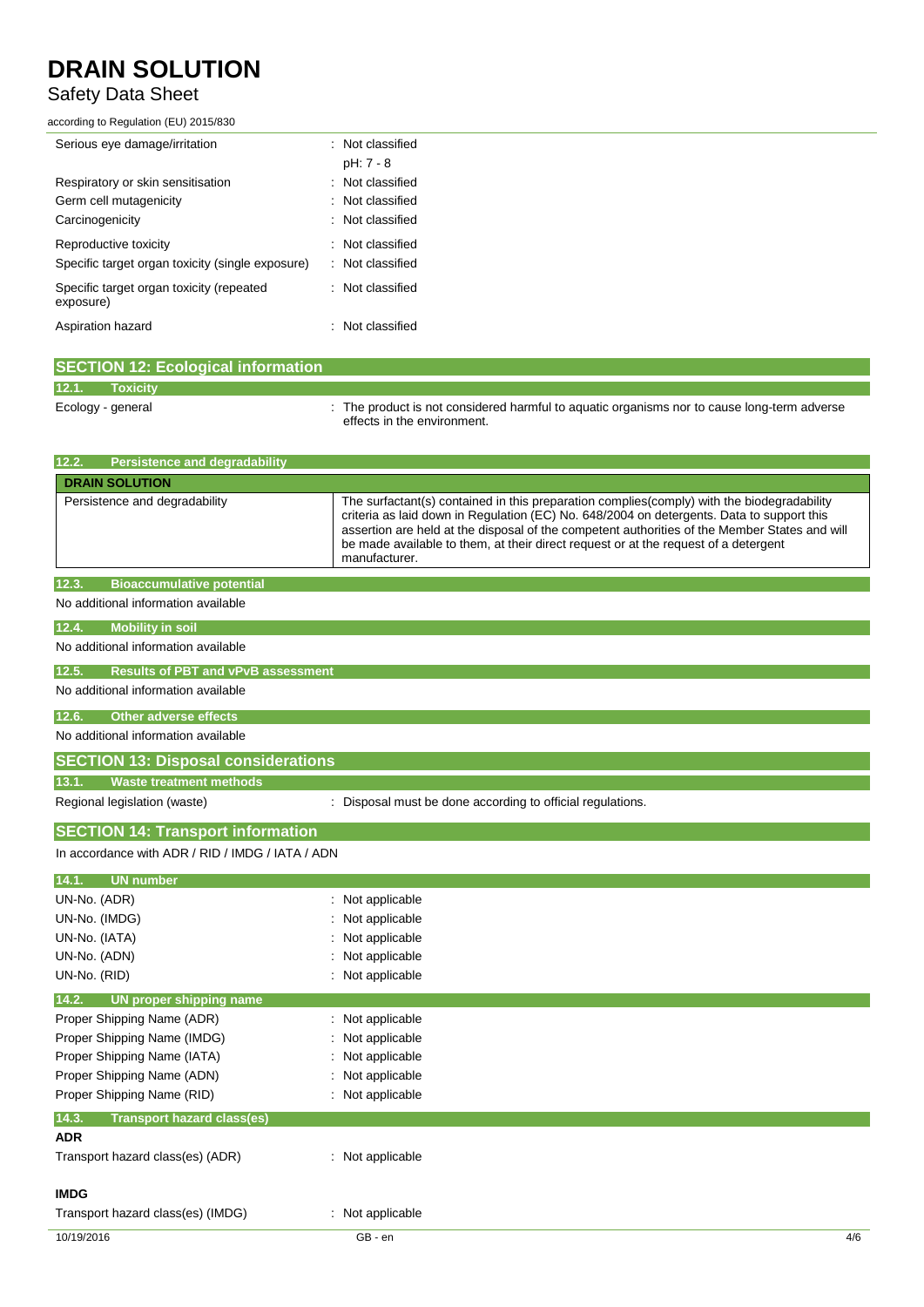### Safety Data Sheet

according to Regulation (EU) 2015/830

| <b>IATA</b>                                  |                                        |
|----------------------------------------------|----------------------------------------|
| Transport hazard class(es) (IATA)            | : Not applicable                       |
| <b>ADN</b>                                   |                                        |
| Transport hazard class(es) (ADN)             | : Not applicable                       |
| <b>RID</b>                                   |                                        |
| Transport hazard class(es) (RID)             | Not applicable<br>÷                    |
| 14.4.<br><b>Packing group</b>                |                                        |
| Packing group (ADR)                          | : Not applicable                       |
| Packing group (IMDG)                         | Not applicable                         |
| Packing group (IATA)                         | Not applicable                         |
| Packing group (ADN)                          | Not applicable<br>÷                    |
| Packing group (RID)                          | Not applicable                         |
| 14.5.<br><b>Environmental hazards</b>        |                                        |
| Dangerous for the environment                | $\therefore$ No                        |
| Marine pollutant                             | $\therefore$ No                        |
| Other information                            | No supplementary information available |
|                                              |                                        |
| 14.6.<br><b>Special precautions for user</b> |                                        |

**- Overland transport**

Not applicable

**- Transport by sea**

Not applicable

**- Air transport**

Not applicable

**- Inland waterway transport**

Not applicable

**- Rail transport**

Not applicable

**14.7. Transport in bulk according to Annex II of MARPOL and the IBC Code**

Not applicable

### **SECTION 15: Regulatory information**

**15.1. Safety, health and environmental regulations/legislation specific for the substance or mixture**

#### **15.1.1. EU-Regulations**

Contains no REACH substances with Annex XVII restrictions Contains no substance on the REACH candidate list Contains no REACH Annex XIV substances

#### **15.1.2. National regulations**

No additional information available

#### **15.2. Chemical safety assessment**

No chemical safety assessment has been carried out

#### **SECTION 16: Other information**

| Abbreviations and acronyms: |                                                                                                 |  |
|-----------------------------|-------------------------------------------------------------------------------------------------|--|
| <b>ADN</b>                  | European Agreement concerning the International Carriage of Dangerous Goods by Inland Waterways |  |
| <b>ADR</b>                  | European Agreement concerning the International Carriage of Dangerous Goods by Road             |  |
| ATE                         | <b>Acute Toxicity Estimate</b>                                                                  |  |
| vPvB                        | Very Persistent and Very Bioaccumulative                                                        |  |